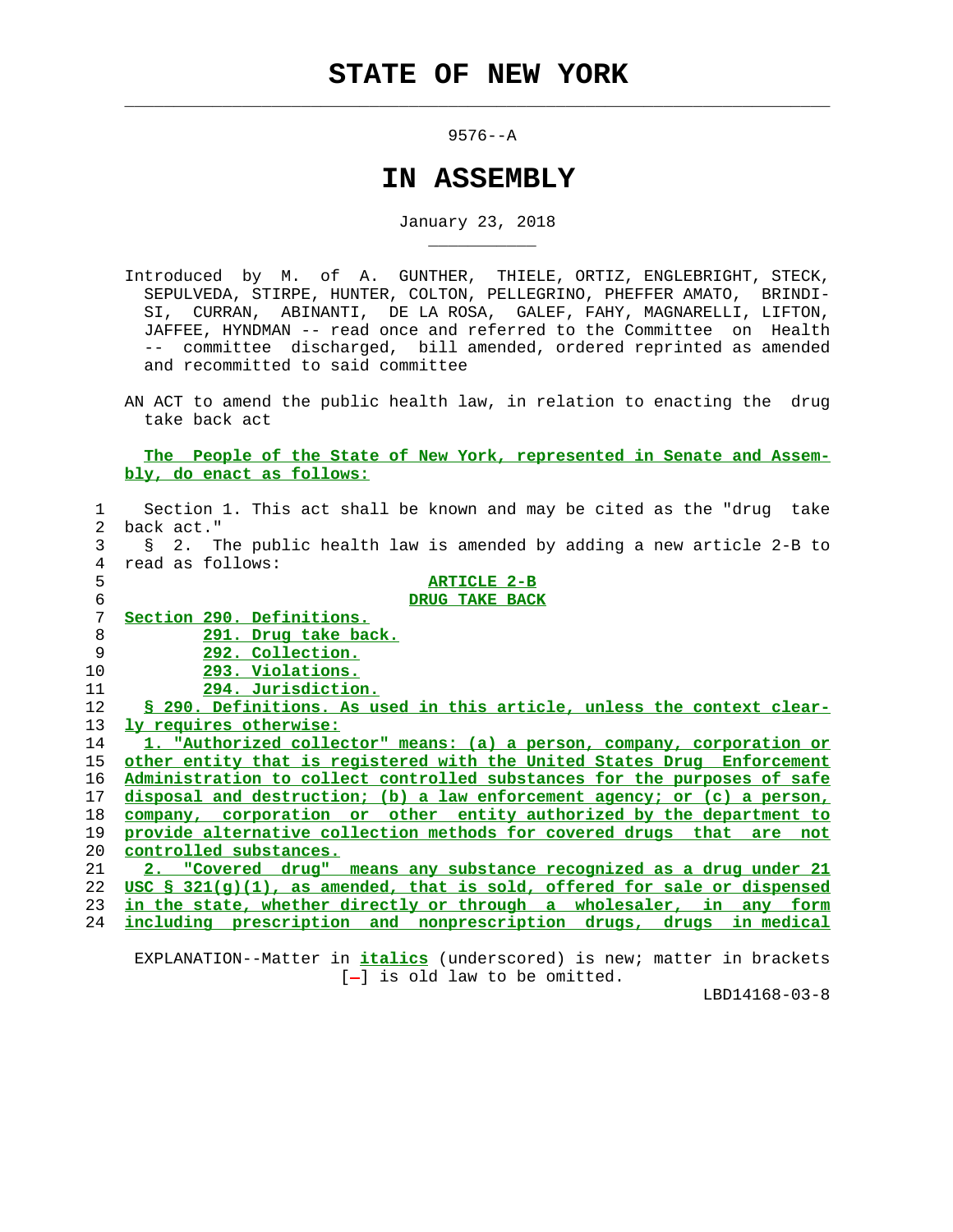A. 9576--A 2

| 1  | devices and combination products, brand and generic drugs and drugs for         |
|----|---------------------------------------------------------------------------------|
| 2  | veterinary use; provided however, covered drug shall not include: (a)           |
| 3  | vitamins or supplements; (b) herbal-based remedies and homeopathic              |
| 4  | drugs, products or remedies; (c) cosmetics, soap (with or without germi-        |
| 5  | cidal agents), laundry detergent, bleach, household cleaning products,          |
| 6  | shampoos, sunscreens, toothpaste, lip balm, antiperspirants or other            |
| 7  | personal care products that are regulated as both cosmetics and nonpres-        |
| 8  | cription drugs under the Federal Food, Drug, and Cosmetic Act; (d) pet          |
| 9  | pesticide products contained in pet collars, powders, shampoos, topical         |
| 10 | applications, or other forms; (e) drugs that are biological products as         |
| 11 | defined in subdivision twenty-seven of section sixty-eight hundred two          |
| 12 | of the education law if the manufacturer already provides a take back           |
| 13 | program; (f) drugs for which a manufacturer provides a take back program        |
| 14 | as part of a Federal Food and Drug Administration managed risk evalu-           |
| 15 | ation and mitigation strategy; (g) medical devices or the component part        |
| 16 | of such devices or accessories if such device or component part contains        |
| 17 | no covered drug; and (h) drugs that are used solely in a clinical               |
| 18 | setting.                                                                        |
| 19 | 3. "Manufacturer" means a person, company, corporation or other entity          |
| 20 | engaged in the manufacture of drugs sold in the state.                          |
| 21 | 4. "Pharmacies" means all pharmacies registered under section sixty-            |
| 22 | eight hundred eight of the education law that are part of a group of ten        |
| 23 | or more establishments that conduct business under the same name, or            |
| 24 | operate under a common ownership or management, or pursuant to a fran-          |
| 25 | chise agreement with the same franchisor, and all nonresident pharmacies        |
| 26 | <u>registered pursuant to section sixty-eight hundred eight-b of the educa-</u> |
| 27 | tion law that provide covered drugs to state residents by mail.                 |
| 28 | 5. "Drug take back organization" means an organization designated by a          |
| 29 | manufacturer or a group of manufacturers to act as an agent on behalf of        |
| 30 | the manufacturer or group of manufacturers to operate and implement a           |
| 31 | drug take back program as authorized by this article.                           |
| 32 | 6. "Wholesaler" means any person, company, corporation or other entity          |
| 33 | that sells or distributes drugs and covered drugs for resale to an enti-        |
| 34 | ty in the state other than a consumer.                                          |
| 35 | § 291. Drug take back. 1. Any manufacturer of a covered drug shall:             |
| 36 | (a) operate a drug take back program approved by the department indi-           |
| 37 | vidually or jointly with other manufacturers;                                   |
| 38 | (b) enter into an agreement with a drug take back organization which            |
| 39 | shall operate a drug take back program approved by the department; or           |
| 40 | (c) enter into an agreement with the department to operate a drug take          |
| 41 | back program on its behalf.                                                     |
| 42 | 2. Any manufacturer of a covered drug, individually or jointly, or a            |
| 43 | drug take back organization contracted by a manufacturer of a covered           |
| 44 | drug shall within one hundred eighty days from the effective date of            |
| 45 | this section submit to the department, in a manner and form determined          |
| 46 | by the department, a proposed drug take back program that meets, at a           |
| 47 | minimum, the following requirements:                                            |
| 48 | (a) Certifies the drug take back program will accept all covered drugs          |
| 49 | regardless of who produced them;                                                |
| 50 | (b) Provides contact information for the person submitting the planned          |
| 51 | drug take back program with whom the department shall direct all                |
| 52 | inquiries;                                                                      |
| 53 | (c) Details a collection system to provide convenient, ongoing                  |
| 54 | collection services to all persons seeking to dispose of covered drugs          |
| 55 | pursuant to section two hundred ninety-two of this article;                     |
|    |                                                                                 |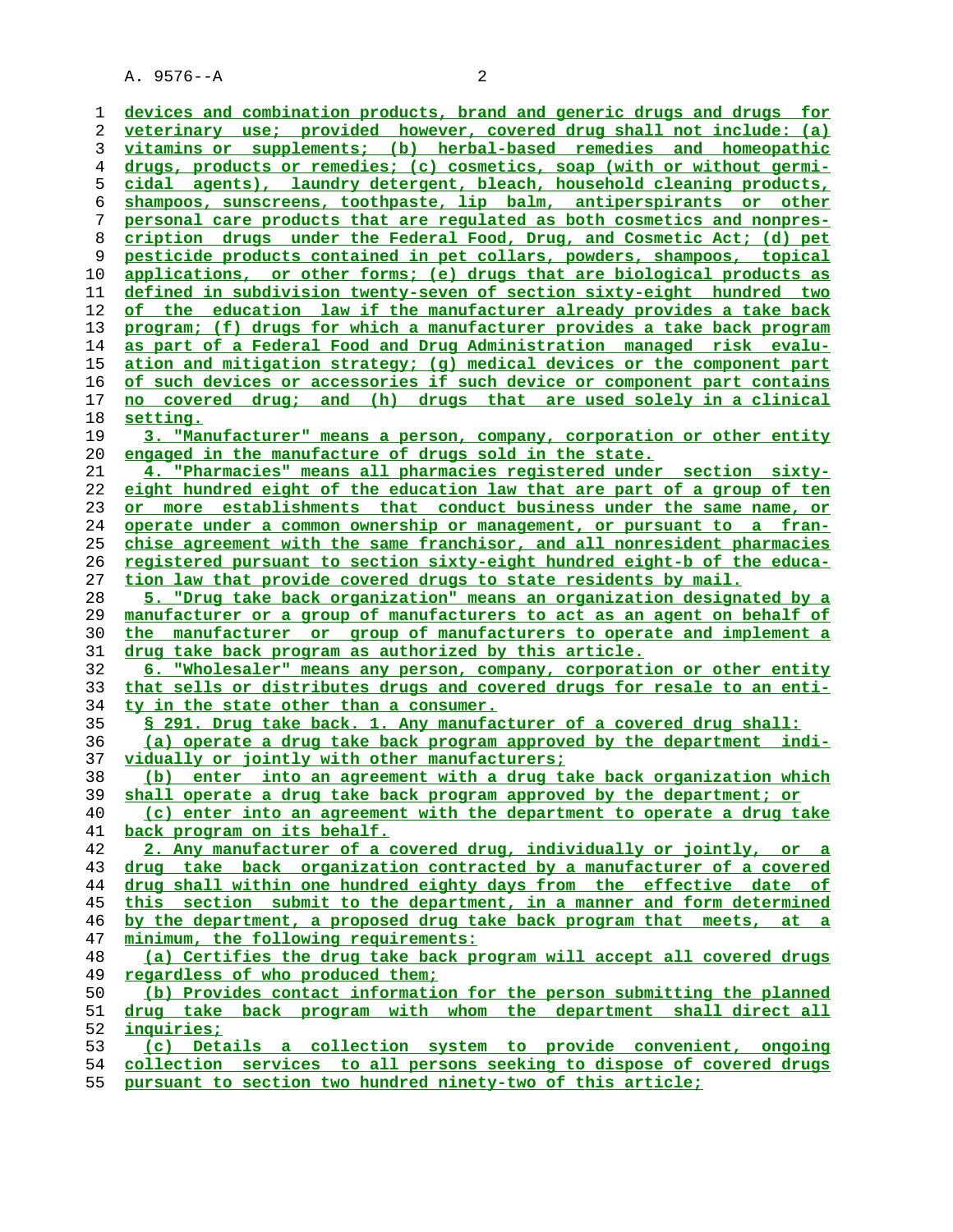A. 9576--A 3

| 1        | (d) Describes other collection methods by which covered drugs will be                                                             |
|----------|-----------------------------------------------------------------------------------------------------------------------------------|
| 2        | collected by authorized collectors;                                                                                               |
| 3        | (e) Explains how covered drugs will be safely and securely tracked and                                                            |
| 4        | handled from collection through final disposal and destruction, policies                                                          |
| 5        | to ensure security and compliance with all applicable laws and requ-                                                              |
| 6        | lations including disposal and destruction at a permitted waste disposal                                                          |
| 7        | facility meeting federal requirements;                                                                                            |
| 8        | (f) Describes the public education and outreach activities that will                                                              |
| 9        | be undertaken which shall include advertising of collection locations on                                                          |
| 10       | website and through use of signage and other written materials, and<br>a                                                          |
| 11       | how effectiveness will be evaluated;                                                                                              |
| 12       | (q) Details how the costs of pharmacy collection and other authorized                                                             |
| 13       | collectors will be reimbursed which shall include costs retroactive to                                                            |
| 14       | the effective date of this article, and where more than one manufacturer                                                          |
| 15       | will be involved in the planned drug take back program, a plan for the                                                            |
| 16       | <u>fair and reasonable manner of allocated costs among the participants in</u>                                                    |
| 17       | such program such that the costs paid by each manufacturer is reasonably                                                          |
| 18       | related to the number or value of covered drugs sold in the state; and                                                            |
| 19       | (h) Provides any further information deemed appropriate by the depart-                                                            |
| 20       | ment.                                                                                                                             |
| 21       | 3. Within thirty days of the effective date of this section, each                                                                 |
| 22       | wholesaler that sells covered drugs in or into the state shall provide                                                            |
| 23       | the department with a list of manufacturers that produce covered drugs.                                                           |
| 24       | The department may request updated lists at its discretion.                                                                       |
| 25       | 4. A manufacturer, individually or jointly, must pay all administra-                                                              |
| 26       | tive and operational fees associated with the drug take back program,                                                             |
| 27       | including the cost of collecting, transporting and disposing of covered                                                           |
| 28       | drugs from pharmacies and other authorized collectors and the recycling                                                           |
| 29       | or disposal, or both, of packing collected with the covered drug.                                                                 |
| 30       | Manufacturers shall also pay costs incurred by the state in the adminis-                                                          |
| 31<br>32 | tration and enforcement of the drug take back program. Exclusive of<br>penalties, the state shall only recover its actual cost of |
| 33       | fines and<br>administration and enforcement. In instances where manufacturers jointly                                             |
| 34       | conduct a drug take back program, the costs of administration and                                                                 |
| 35       | enforcement shall be fairly and reasonably allocated such that the                                                                |
| 36       | portion of costs is reasonably related to the number or value of covered                                                          |
| 37       | drugs the manufacturers sell in the state. No manufacturer may charge a                                                           |
| 38       | <u>point-of-sale or other fee to consumers, or a fee that could be passed</u>                                                     |
| 39       | on to consumers, to recoup the cost of their drug take back program.                                                              |
| 40       | 5. Within sixty days of receipt of a proposed drug take back program,                                                             |
| 41       | the department, in consultation with the department of environmental                                                              |
| 42       | conservation, shall determine whether such proposed drug take back                                                                |
| 43       | program complies with the requirements of this article and notify the                                                             |
| 44       | applicant. The department may conduct a noticed public hearing prior to                                                           |
| 45       | approval. If the drug take back program is approved, the department                                                               |
| 46       | shall notify the applicant in writing. If the drug take back program is                                                           |
| 47       | not approved, the department shall notify the applicant in writing and                                                            |
| 48       | the applicant shall submit a revised drug take back program proposal                                                              |
| 49       | within thirty days. If the department rejects the subsequent proposal,                                                            |
| 50       | the manufacturer or manufacturers at issue shall be out of compliance                                                             |
| 51       | with this article and subject to the enforcement provisions pursuant to                                                           |
| 52       | section two hundred ninety-four of this article. The department shall                                                             |
| 53       | provide, and update annually, on its website a list of all manufacturers                                                          |
| 54       | participating in a drug take back program approved by the department.                                                             |
| 55       | 6. At least every three years, a manufacturer, jointly or individual-                                                             |
| 56       | ly, or a drug take back organization shall update its drug take back                                                              |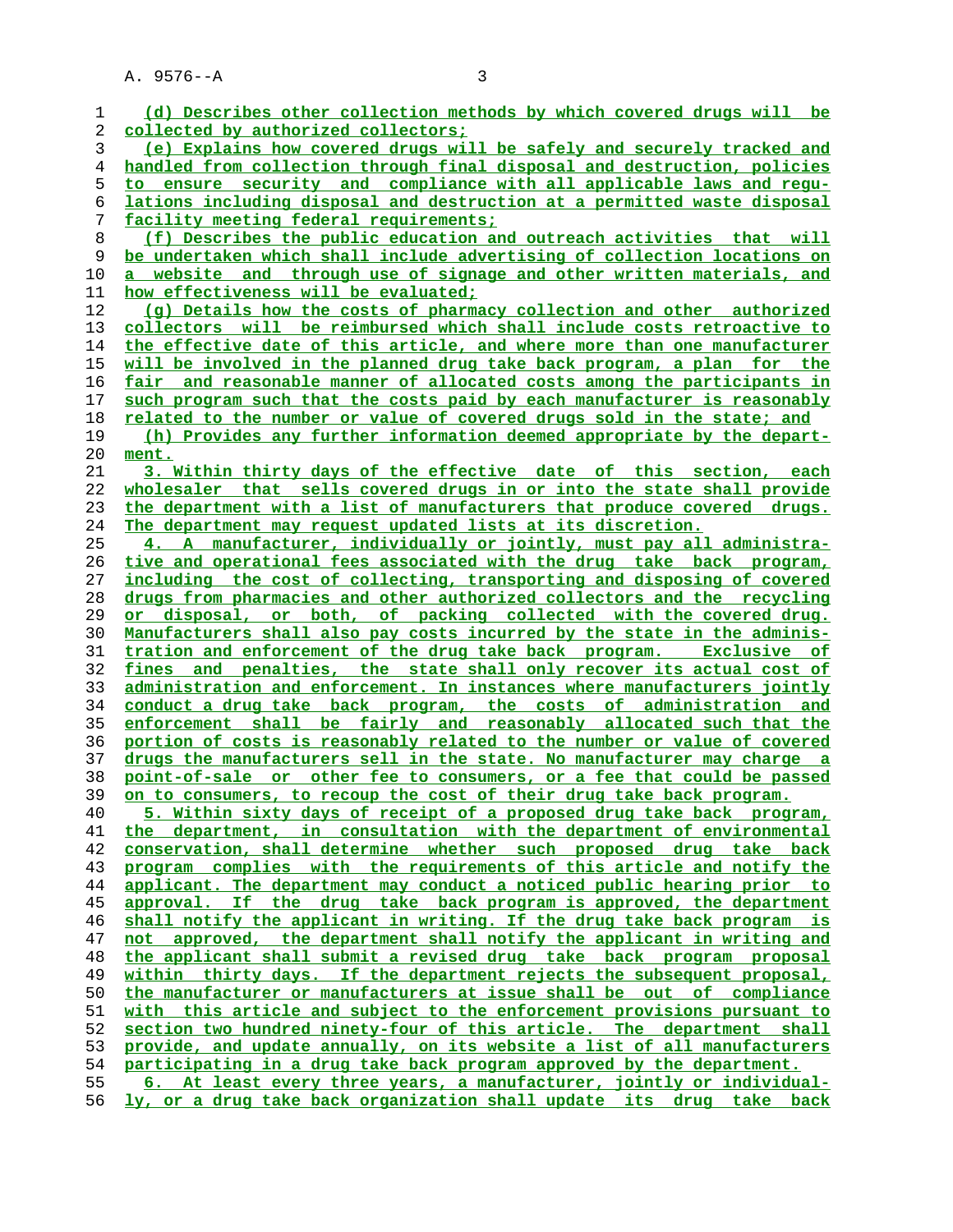A. 9576--A 4

| 1        | program and submit an updated proposal to the department. A manufacturer                                                        |
|----------|---------------------------------------------------------------------------------------------------------------------------------|
| 2        | who begins to offer a covered drug in the state after the effective date                                                        |
| 3        | of this article, shall provide evidence of joining an existing approved                                                         |
| 4        | drug take back program or submit a proposal for a drug take back program                                                        |
| 5        | within ninety days following the initial offer for sale of a covered                                                            |
| 6        | drug. Any proposed change to a drug take back program shall be submitted                                                        |
| 7        | in writing and approved by the department prior to any change.                                                                  |
| 8        | 7. Each approved drug take back program shall report to the department                                                          |
| 9        | at a date and manner set by the department. The department shall submit                                                         |
| 10       | an annual report to the governor, speaker of the assembly and temporary                                                         |
| 11       | president of the senate by January first detailing all program activ-                                                           |
| 12       | <u>ities, the weight collected by each program, a description of collection</u>                                                 |
| 13       | activities, the name and location of all collection sites, public educa-                                                        |
| 14       | tion and outreach activities, and any manufacturer out of compliance or                                                         |
| 15       | subject to penalties pursuant to section two hundred ninety-four of this                                                        |
| 16       | <u>article.</u>                                                                                                                 |
| 17       | § 292. Collection. 1. All pharmacies shall provide for the safe                                                                 |
| 18       | collection of drugs, which shall include:                                                                                       |
| 19       | (a) Offering drug collection by:                                                                                                |
| 20       | (i) On-site collection, dropbox, or receptacle meeting federal stand-                                                           |
| 21       | <u>ards;</u>                                                                                                                    |
| 22       | (ii) Mail-back collection by prepaid envelopes as authorized by feder-                                                          |
| 23       | al law and regulation; or                                                                                                       |
| 24       | (iii) Other federal drug enforcement agency approved methods of                                                                 |
| 25       | <u>collection.</u>                                                                                                              |
| 26       | (b) Signage prominently displayed advertising such drug collection to                                                           |
| 27       | consumers.                                                                                                                      |
|          |                                                                                                                                 |
|          |                                                                                                                                 |
| 28       | 2. All drug take back program operators shall notify other potential                                                            |
| 29       | authorized collectors of the opportunity to serve as an authorized                                                              |
| 30       | collector for the drug take back program. Participation of authorized                                                           |
| 31       | collectors besides pharmacies shall be voluntary.                                                                               |
| 32       | 3. All costs of pharmacies and other authorized collectors shall be                                                             |
| 33<br>34 | paid or reimbursed by the manufacturer, jointly or individually, as part                                                        |
|          | of the drug take back programs required by this article.                                                                        |
| 35       | § 293. Violations. Violation of this article shall be subject to fines                                                          |
| 36       | pursuant to section twelve of this chapter. Each day in which the<br>violation continues shall constitute a separate violation. |
| 37<br>38 | § 294. Jurisdiction. Jurisdiction of all matters pertaining to drug                                                             |
| 39       | disposal by this article is vested exclusively in the state.<br>Any                                                             |
| 40       | provision of any local law or ordinance, or any rule or requlation                                                              |
| 41       | promulgated prior to, or upon the effective date of this section, shall                                                         |
| 42       | be preempted.                                                                                                                   |
| 43       | Section 3343-b of the public health law, as amended by chapter<br>3.<br>S.                                                      |
| 44       | 379 of the laws of 2015, is amended to read as follows:                                                                         |
| 45       | § 3343-b. Safe disposal<br>of<br>unused controlled<br>substances.<br>1.<br>The                                                  |
| 46       | shall<br>a program for the safe disposal of unused<br>oversee<br>department                                                     |
| 47       | controlled substances by consumers in accordance with federal<br>and<br>law                                                     |
| 48       | article two-B of this chapter.<br>Individual members of the public shall                                                        |
| 49       | be authorized to voluntarily surrender controlled substances<br>listed<br>on                                                    |
| 50       | III, IV or V of section thirty-three hundred six of this<br>schedule<br>II.                                                     |
| 51       | article<br>secure manner, without identifying themselves.<br>in a<br>Safe                                                       |
| 52       | methods<br>shall be publicized consistent with the prescription<br>disposal                                                     |
| 53       | pain medication awareness program established pursuant to section thir-                                                         |
| 54<br>55 | ty-three hundred nine-a of this article and article two-B of this chap-                                                         |